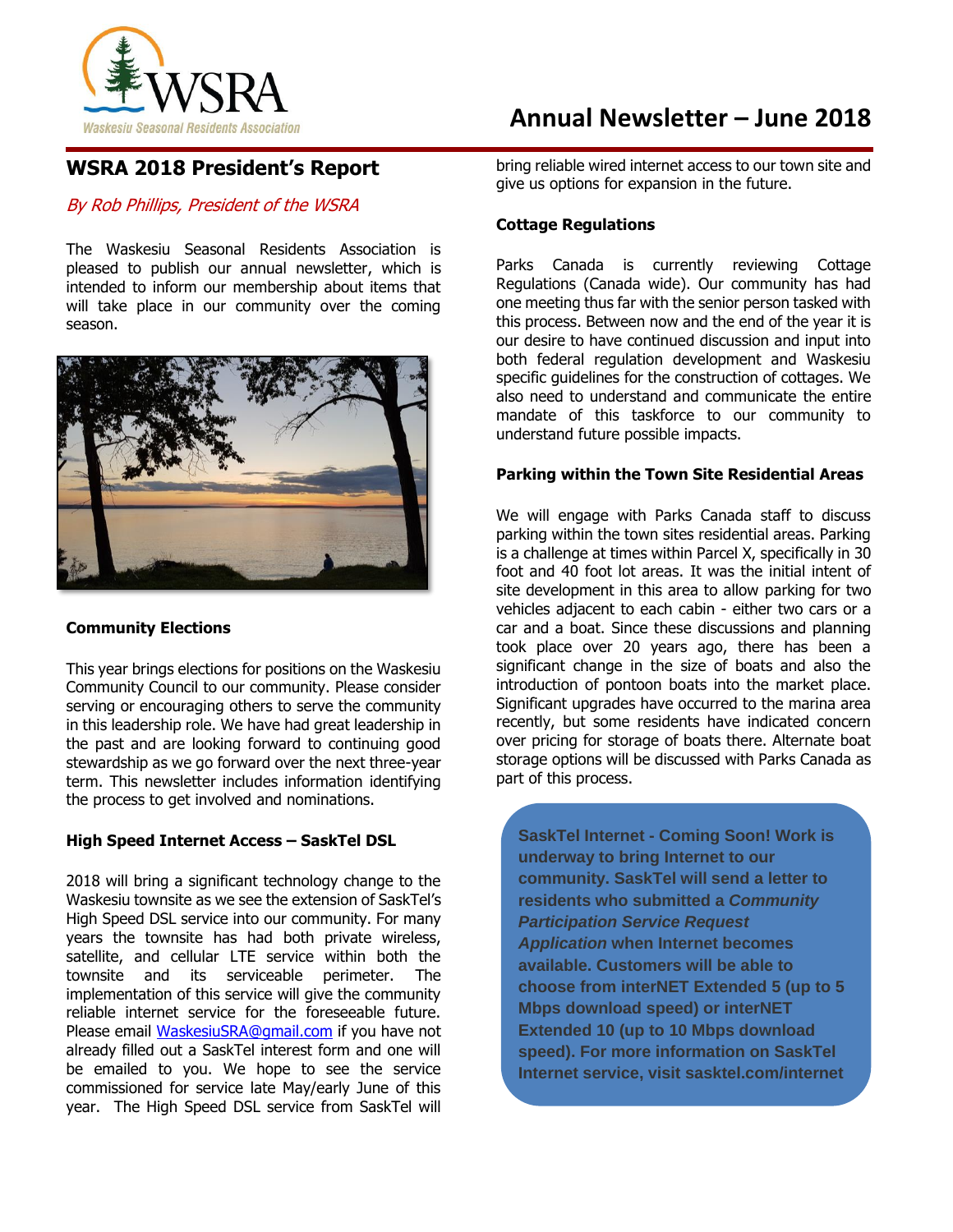

# **Parks Canada**

By David Britton, Superintendent and Gregg Rutten, Townsite Manager, PANP

On August 10, 2018, Prince Albert National Park turns 90. It is a milestone worth mentioning and a good time to reflect on how and why the park was created, how conservation programs to protect the park's aquatic and grasslands ecosystems have evolved, and in the spirit of reconciliation, how we envision the park moving forward so that everyone feels welcome, included, and represented.



A uniquely Waskesiu welcome to the Visitor Centre

Beginning this year, the federal government is providing free entry for all youth 17 years of age and younger to all national parks and national historic sites. This is an important step to ensure that young Canadians have access to our most treasured places and to further reduce barriers so that young families can more easily visit.

This year, Parks Canada will begin construction of the large and small beach houses on the Waskesiu waterfront; continue its work with local Métis and First Nations to develop exhibits / artistic content that will appear throughout Waskesiu in an effort to more fully represent the history of Prince Albert National Park; and continue to work closely with Waskesiu partners on achieving goals set out in Vision 2020 and Beyond such as with the imminent introduction of high-speed Internet, improving staff accommodations, and improving recreational opportunities.

After a classic and cold winter that is taking its time giving way to Spring, we're looking forward to the return of the seasonal community and the usual selection of special events, including Canada Day, Learn to Camp, the Children's Festival and the Lakeside Music Festival.

#### **Townsite Items**

Parks utility crews ask that cabin/cottage owners **do not discharge sump pumps into the sanitary sewer system**. Problems occur in the fall/winter when the sumps discharge water into the shallow sewer lines that eventually freeze, causing blocked lines that are difficult to thaw, and slow down efforts to open the water and sewer system in the spring.

#### **Waskesiu Lakeside Music Festival**

Mark your calendars. *The 4<sup>th</sup> Annual Waskesiu Lakeside* Music Festival is scheduled for the weekend of August 25, 2018. Last year was an amazing time and saw the largest number of visitors to the festival yet! Watch for band announcements and updates over the coming months.



Young park enthusiasts enjoying the 2017 Canada Day Parade

#### **Winter Security Gates**

In the winter months, security chains are placed across entrances to cabin and cottage subdivisions in an effort to deter crime. Contractors working on cabins and cottages in the subdivisions over the winter obtain keys from Parks Canada for access. Owners are asked to remind their contractors of the need to keep these gates locked, as Parks Canada staff has observed the gates being left unlocked.

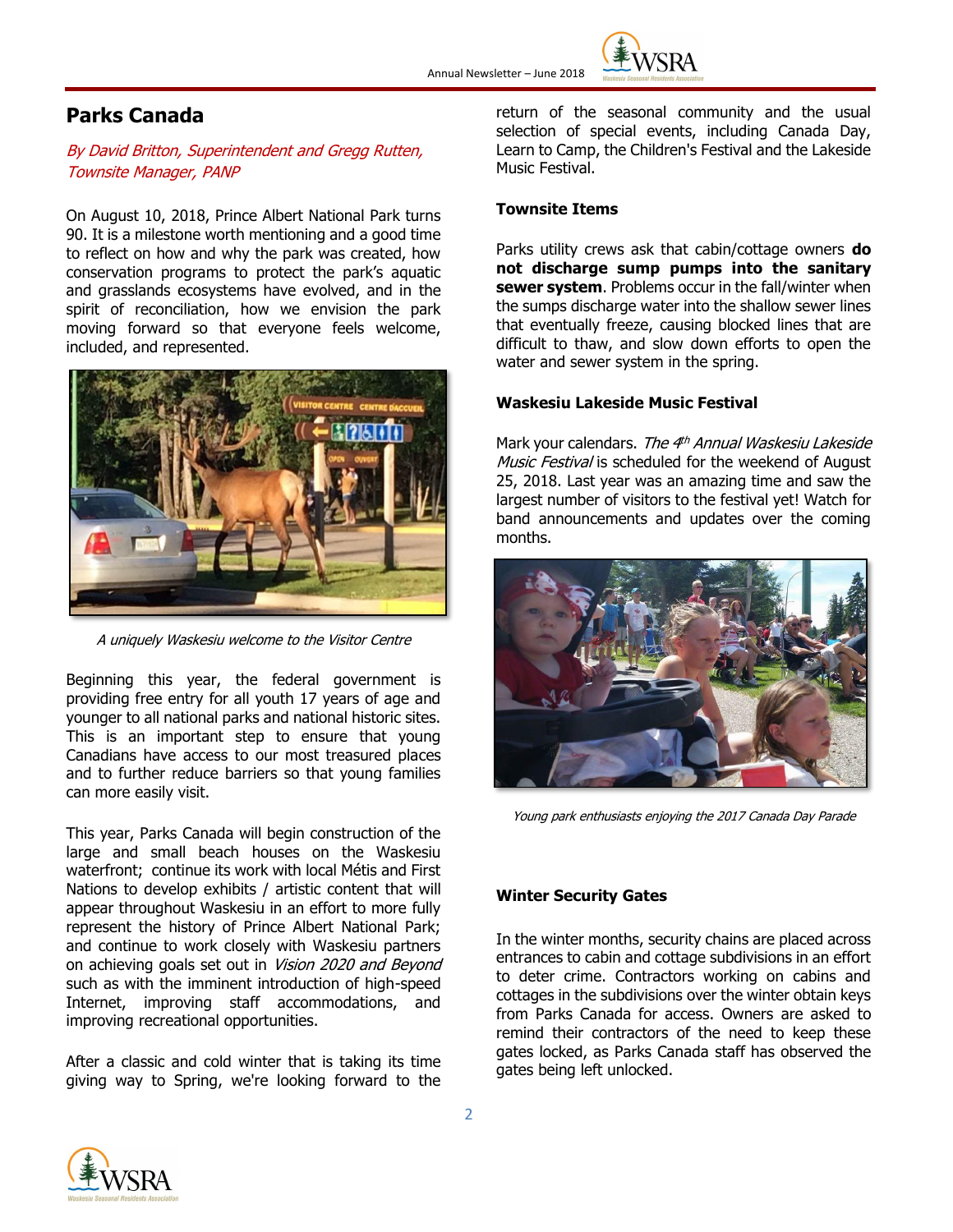

### **Waskesiu Community Council - Greetings from the Chair**

### By Jim Kerby, Q.C., Chair of the Waskesiu Community Council

Greetings from the Waskesiu Community Council to all members of the Waskesiu Seasonal Residents Association (the "**WSRA**"). Thanks for allowing us to be part of your annual newsletter again this year.

The Waskesiu Community Council has been formally recognized by Parks Canada Agency as the "voice of the Waskesiu community" pursuant to a Memorandum of Understanding signed in 2002. Your Council is comprised of Jim Kerby (Chair), Nancy Wood Archer (Vice-Chair), Brent Hamel (Secretary-Treasurer), Bryan Matheson, Randy Kershaw, Janice MacKinnon, and Jennifer Wood. We are ably assisted by our talented Administrator, Noreen Matthews.

### **2018 Election – Waskesiu Community Council**

Nominations are now being accepted for councillors willing to serve on the Waskesiu Community Council for a term of three (3) years. Election Day is Saturday, July 28, 2018. Note, however, that completed nomination forms must be received (if mailed) by **Friday, June 29, 2018,** addressed to: Returning Officer, c/o Waskesiu Community Council, Box 203, Waskesiu Lake, SK, S0J 2Y0 or, if delivered in person, by **4:00 p.m. on Friday, June 29, 2018** at the Park Administration Office (Visitor Centre) in Waskesiu. More information can be obtained on-line at [www.waskesiu.org.](http://www.waskesiu.org/)

Please consider being a candidate and/or encouraging other qualified individuals to run for Council. Your community needs you!

#### **Continuing to Implement Waskesiu's "Community Action Plan"**

The Waskesiu Community Council was very proud to initially spearhead - and we continue to strongly support and advance - the "**Waskesiu 2020 & Beyond**" initiative. We are pleased to be working in conjunction with the WSRA, Parks Canada Agency, the Waskesiu Foundation, the Waskesiu Chamber of Commerce, the Waskesiu Recreation Association, the Waskesiu Heritage Museum, Friends of the Park, and other stakeholder groups. The goal is to continually improve Waskesiu, as we continue to update, and complete, our community driven "Community Action Plan".

We strongly urge you to learn more about this very important initiative and, above all, to be part of making Waskesiu an even better place for you, your family, and for the generations that follow. Please visit [www.waskesiu.org](http://www.waskesiu.org/) and look for "Vision 2020 and Beyond" to get all the details.

### **Waskesiu Recreation Renewal Project**

The [Waskesiu Recreation Association](http://www.waskesiufoundation.ca/community-partners.html) (the "**WRA**") is a volunteer, non-profit organization responsible for Waskesiu's recreation facilities and activities. The WRA also leads, or assists with, many of the major social events that help make Waskesiu a popular destination for so many.

The WRA's major initiative, which the Waskesiu Community Council enthusiastically supports, is the "**Waskesiu Recreation Area Renewal Project**". In 2017, we saw a long term "**Master Plan**" for the entire recreation area completed with the professional assistance of Stantec.

Over time, the Master Plan calls for improved landscaping and a number of new recreation facilities, including an outdoor fitness park (see below for an exciting update), a new sport court, and other amenities. For more information just hit the following link to have a look at the **[Master Plan](http://nebula.wsimg.com/c76c496172fa684f5345303aa2de6550?AccessKeyId=CB5D4F04F3167BFC4A8D&disposition=0&alloworigin=1)**.

What's really exciting for 2018, however, is the planned opening of a brand new 18 hole mini-golf course this summer – hopefully by Canada Day if the weather this spring will cooperate. The new course will be fantastic for "kids" of all ages, and will reflect the unique character of Waskesiu and Prince Albert National Park.

#### **"Howe Fortunate" - Celebrating the Life and Legacy of "Mr. Hockey"**

2018 is another special year for Prince Albert National Park, marking the 90<sup>th</sup> anniversary of the official opening of the Park by Prime Minister Mackenzie King on August 10<sup>th</sup>, 1928.

This year also marks the  $90<sup>th</sup>$  anniversary of the birth of hockey legend Gordie Howe, a Saskatchewan native

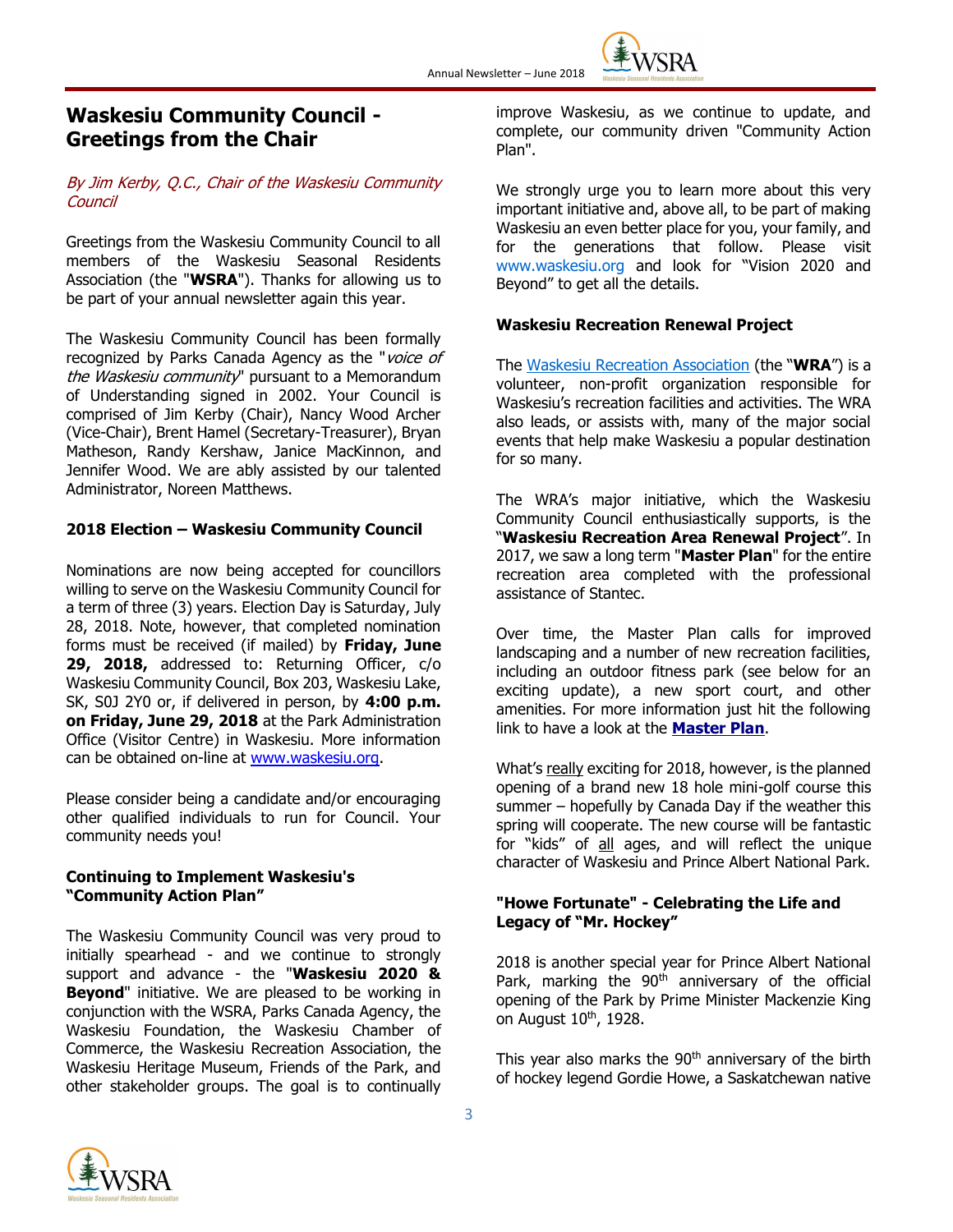

who absolutely adored Waskesiu - often describing it as his "favourite place on earth".

The Waskesiu Foundation is hosting a presentation, Q&A, and book signing at the Hawood Inn on Saturday, August 4<sup>th</sup> featuring Dr. Murray Howe - Gordie's youngest son and the best-selling author of the book Nine Lessons I Learned from my Father. Tickets are available online at: [www.waskesiufoundation.ca](http://www.waskesiufoundation.ca/) - but space is limited so please act fast and help support the great work of the Waskesiu Foundation.

#### **The Gordie Howe Memorial Fitness Park**

To honour Gordie Howe's legacy, and his deep ties to Waskesiu, the Waskesiu Foundation has announced that it will be constructing an outdoor fitness park this summer. The new facility will be located near the tennis courts and will be called the "Gordie Howe Memorial Fitness Park". Watch for information about the "official dedication" ceremony to be held on Sunday, August 5<sup>th</sup> with members of the Howe family in attendance, including Dr. Murray Howe, to help us celebrate a Saskatchewan – and Canadian - legend!

#### **Sasktel High Speed DSL Initiative**

The "need for speed" will finally be met this summer in Waskesiu - SaskTel DSL high speed internet is coming!

The Community Council, Parks Canada and SaskTel signed a Memorandum of Agreement (MOA) in mid-December 2017 where SaskTel agreed to have the DSL High Speed Internet service up and running for the summer of 2018.

Once the service is available for sign-up, SaskTel will make a more formal announcement via press release and will contact those residents, seasonal residents and businesses who have already expressed interest in subscribing. There is no need for you to contact SaskTel before then.

Thanks go to the Waskesiu Seasonal Residents Association (with special thanks to Rob Phillips), the Waskesiu Chamber of Commerce (with special thanks to Gord Bueckert) and Parks Canada (with special thanks to David Britton) for their hard work, and for the financial contributions of those organizations and the Waskesiu Community Council.

This accomplishment is just one more example of what a truly great community Waskesiu really is!

#### **2018 Community Council Annual General Meeting – Mark Your Calendars**

You are cordially invited to join us for the Waskesiu Community Council's 2018 Annual General Meeting (AGM).

This year's AGM is on Sunday, July 29, 2018, at Terrace Gardens in Waskesiu. Watc[h www.waskesiu.org](http://www.waskesiu.org/) for the starting time of the meeting  $-$  and we look forward to seeing you there.

#### **Waskesiu.org – Waskesiu's #1 Website**

Our [waskesiu.org](http://waskesiu.org/) website continues to be the most widely used online site by those seeking information about Waskesiu and Prince Albert National Park. Please visit the site regularly to find out what is happening in your community.

The website is mobile friendly – making it easy for you to take a bit of Waskesiu with you wherever you go.

#### **The Last Word**

In closing, the Waskesiu Community Council extends its sincere thanks to the WSRA for all of your great work on behalf of our townsite, and for your past and ongoing support.

Have a great summer enjoying beautiful Prince Albert National Park - "Saskatchewan's playground".



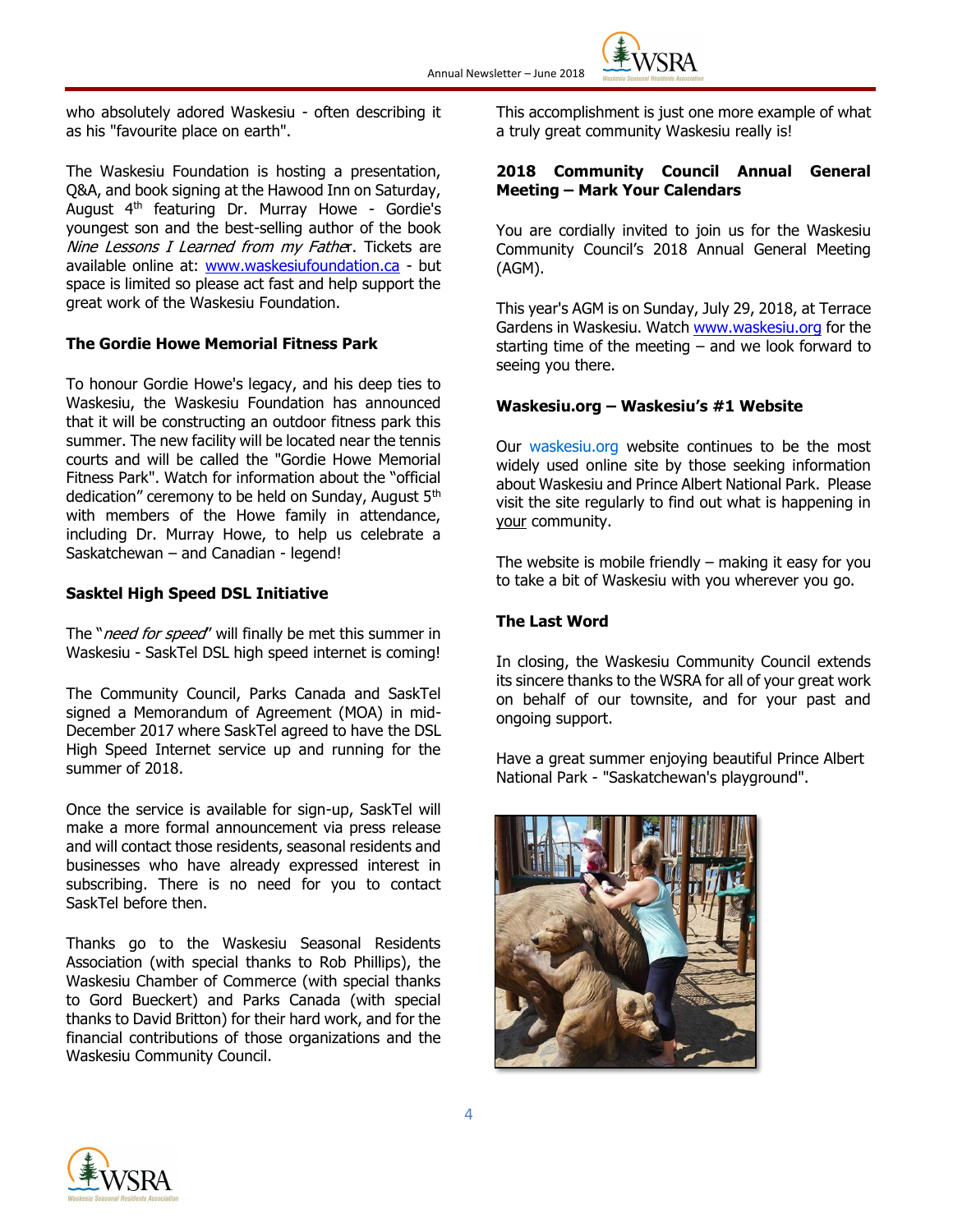

# **Waskesiu Foundation Spring 2018**

#### *By Raylene Kershaw*

Spring is finally here  $-$  we've seen the sun shining brightly, the snow melting, and shades of green (well, brown) grass peeking through. At the Waskesiu Foundation, we're positively giddy for spring. This lake season is shaping up to be the best one yet as we have a lot coming down the pipe for seasonal residents and visitors too.

#### **Fore! Course Count Down**

Probably the most anticipated project on the horizon is the new nature themed mini-golf course opening this summer. Our project partners at the Waskesiu Recreation Association (WRA) are working day and night to dot the i's and cross the "tees" to have everything in place. Each of the 18 holes plus the whole course has been supported by amazing individuals, businesses and groups  $-$  and we can't thank them enough for their donated dollars. We're so grateful for the wonderful people like you in our community who roll up their sleeves and pitch in  $-$  whether as a donor, volunteer or community builder. Watch for progress updates coming soon and keep an eye on the construction site as it develops! The course is set to open this summer.

#### **Need for Speed**

Yep, you heard right. High speed internet is coming to Waskesiu! SaskTel plans to have it in place before July 1. We can hardly wait! SaskTel will ben touch if you showed an interest in subscribing through the WSRA survey. Buckle up and bring on the high speed!

#### **Sipping Social**

Out with the old and in with the new. We have a brandnew gathering planned just for you. We've heard through the grapevine that the reception and visiting are the best parts of Foundation events. Hosts Barb Jones (a fantastically creative new board member) and Gord Thompson (self-appointed taste tester) have transformed the whole night into a Sipping Social. Join us July 14 at the Community Hall for local fare and food stations, craft beer tasting, a Caesar bar and much more. Catch up with friends and neighbours in a relaxed atmosphere and win cash hidden inside select



#### **Howe Fortunate**

"Waskesiu – my Dad's favourite place on earth." Bestselling author Murray Howe is making the trek north to discuss life lessons learned from his legendary father Gordie Howe - "Mr. Hockey" - and Gordie's passion for Waskesiu. We're so excited to bring this special event to you on August 4 which includes an author's presentation, Q & A, book signing and refreshments. Can't make it August 4? Join us the next day at the Waskesiu Heritage Museum grounds for a book sale and free book signing. Purchase your special copy of Nine Lessons I Learned from My Father and have it autographed by Murray Howe. You can also purchase your book in advance at [waskesiufoundation.ca.](http://www.waskesiufoundation.ca/) Proceeds support the Waskesiu Foundation and our community!

#### **New "Gordie Howe Memorial Fitness"**

Knowing what a special place Waskesiu was to Gordie Howe, what better location is there to leave a lasting, sports-related tribute to Mr. Hockey? As part of the Waskesiu Recreation Renewal project, a new outdoor fitness park will be built on the rec grounds (where the tennis courts are). The Gordie Howe Memorial Fitness Park will be dedicated on the August long weekend and plans are to have the equipment installed and ready to go by then for all fitness fans. The new park is for everyone where you work at your own fitness level in the great outdoors. We promise - it'll smell better than any indoor gym.

#### **Crean Camp Kitchen**

Discussions have begun with Parks Canada about constructing a multi-season camp kitchen on the former warden's cabin site at the entrance to Crean Lake. The new day-use area in this location will honour the contributions of the Warden Service. We'll be in touch as we know more about this project!

#### **Treasure Hunt**

It's been awhile since we've tackled a kid-friendly event so we're going all out. This year marks the 90<sup>th</sup> anniversary of Prince Albert National Park so we thought we'd throw a little birthday bash – pirate style. Bring your kids and grandkids to the Terrace Gardens

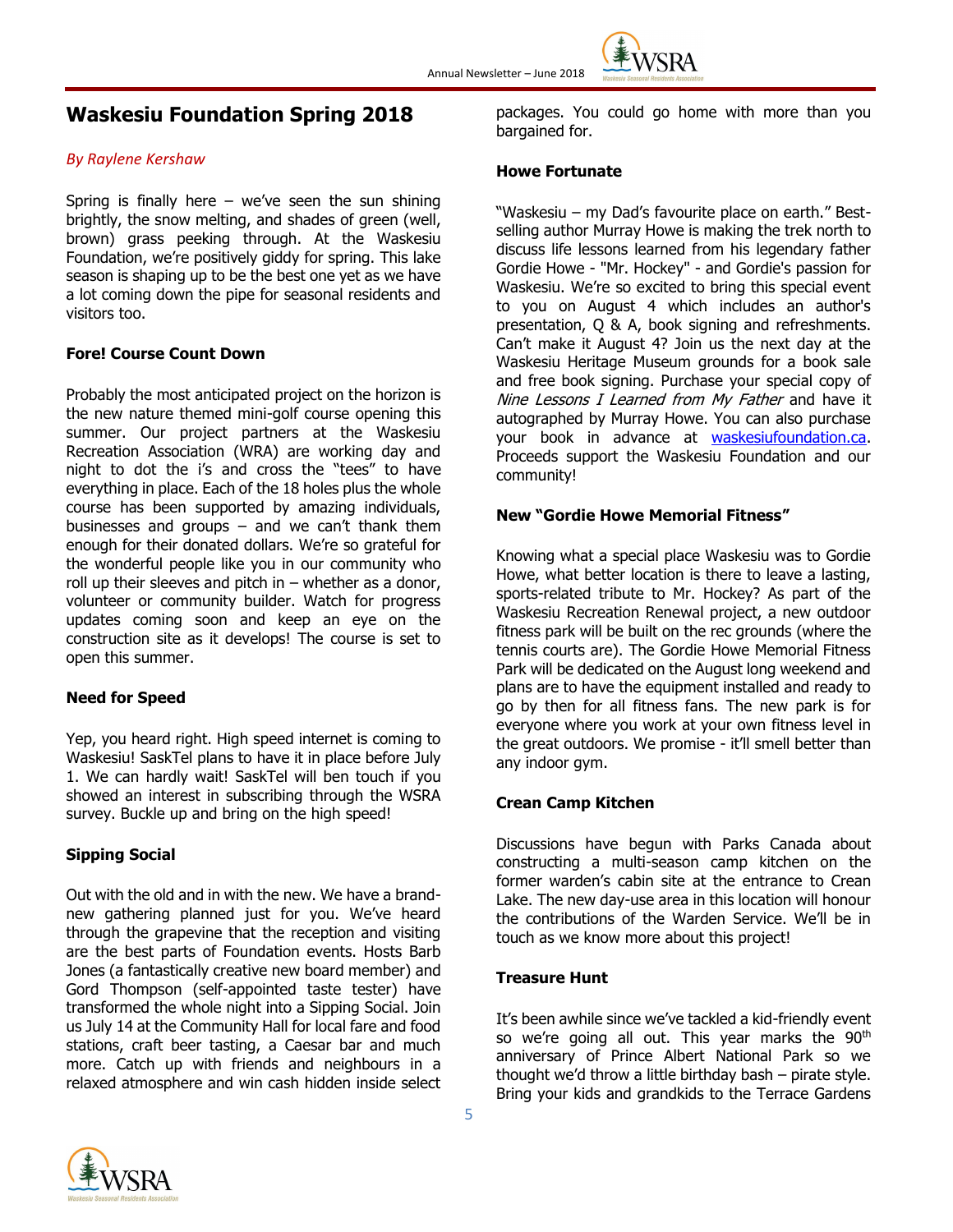

August 11 where there'll be activities & fun geared for all ages including sensory play, make & take, swab the deck, snack stations, walk the plank and of course - the ultimate treasure hunt. Arrgh you ready? Join the outdoor and indoor fun for just \$25 per person! Advance tickets available at [waskesiufoundation.ca.](http://www.waskesiufoundation.ca/)

Waskesiu is such a generous, giving community filled with people willing to roll up their sleeves and get to work for the greater good. We couldn't ask for a better bunch and are proud to work alongside people like you. Howe fortunate.

> For tickets and more info visit [waskesiufoundation.ca](http://www.waskesiufoundation.ca/)

#### **Sipping Social**

July 14  $\vert$  Community Hall  $\vert$  5:30 pm  $\vert$ Tickets \$75

#### **Howe Fortunate**

August 4 | Hawood Inn Presentation | 4  $pm \mid$  Advance tickets \$25 or \$50 with autographed book August 5 Waskesiu Heritage Museum Grounds  $\vert$  11 am  $\vert$  Book sale & free book signing Books  $$30$  | Available at [waskesiufoundation.ca](http://www.waskesiufoundation.ca/)

#### **Ultimate Treasure Hunt**

August 11 | Terrace Gardens | Tickets \$25 Waskesiu Foundation

Email [admin@waskesiufoundation.ca](mailto:admin@waskesiufoundation.ca) Facebook @WaskesiuFoundation Twitter @WaskesiuFound

### **Waskesiu Chamber of Commerce**

### By Nancy Archer, President of the Chamber of **Commerce**

The Waskesiu Chamber of Commerce is I the voice of the Waskesiu business community. The Chamber is comprised of members of most of the businesses in the

Waskesiu community.

#### **BOARD OF DIRECTORS:**

| President:        | Nancy Archer - The Hawood<br>Inn              |
|-------------------|-----------------------------------------------|
| Vice - President: | Gord Bueckert - Lost Creek<br>Resort          |
| Treasurer:        | Randy Kershaw - Waskesiu<br>Community Council |
| Directors:        | Debby Klarenbach - Elk Ridge<br>Resort        |
|                   | Dwayne Andreen - Waskesiu<br>Lake Lodge       |
|                   | Darryl Fox - Silver Fox Liquor<br>Store       |
|                   | Tyler Baker - Lobstick Golf<br>Course         |

2017 was an exciting year for the Chamber when we unveiled our new Electronic Message Board (EMB). The EMB is centrally located at the corner of Montreal Drive and Waskesiu Drive and provides information to the residents and visitors. On the EMB you will see advertising by Chamber members, current activities, upcoming activities and important, timely messages for everyone.

For example, critical information during the forest fire crisis we experienced a few years ago could have been communicated to the public and updated instantly as conditions changed.

The Chamber is grateful to their five members who provided funding for the EMB. The five members are: Lost Creek Resort, The Suites at Waskesiu, Waskesiu Lake Lodge, Waskesiu Resorts and The Hawood Inn.

The Chamber's only sources of revenue comes from all hall rental income and Chamber membership fees. With

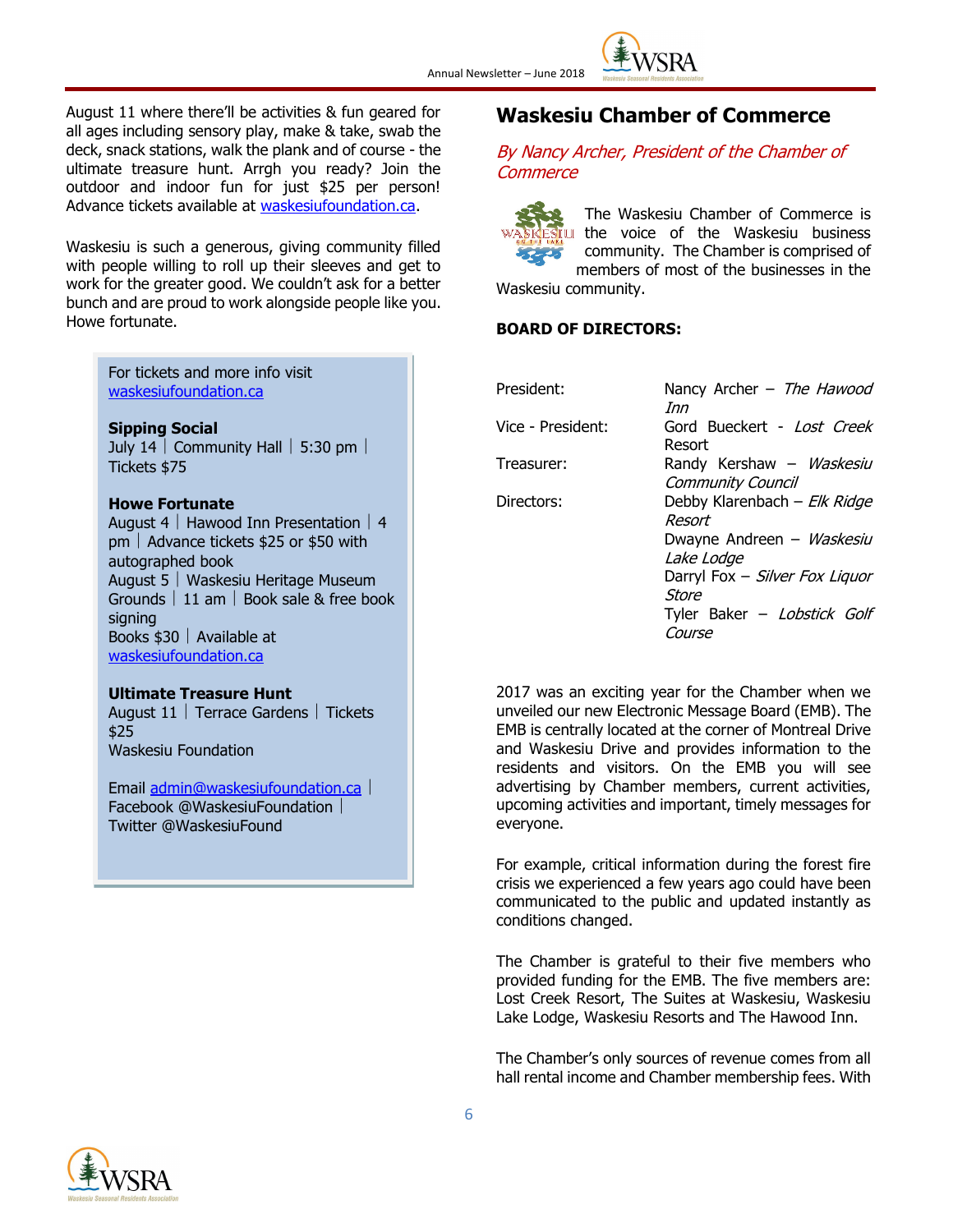

this income, the Chamber strives to market Waskesiu to attract new visitors who we hope ultimately will support our Chamber members by eating, shopping and staying at their businesses.

Just as important, to help keep our business community vibrant and strong, the support of the cabin and cottage owners is crucial so please financially support our members!

The entire Waskesiu business community is very grateful for everyone's support towards the installation of the SaskTel high speed internet in the townsite.

Welcome home WSRA to the lake. On behalf of myself and the Chamber membership, we look forward to serving our community in 2018.



Hall rental from popular and beloved venues such as the Community Hall help support the Chamber's work

# **WASKESIU RECREATION ASSOCIATION**

By Marissa Glanville, Recreation Coodinator

Greetings and welcome back to another year in your beautiful summer home! We have big changes going on at the Waskesiu Recreation grounds. Come by to take a look for yourself - the construction of the Mini Golf Course is in full swing and other fitness areas are also being revamped!

**Memberships** and family memberships will once again be available for the 2018 season. Stop by the Recreation Centre office for details.

**Tennis & tennis lessons…** as always, we have 6 beautiful tennis courts that would love people to come on out and play! Our drop-in **t**ennis is for all skill levels to come together and enjoy the sport of tennis.

Tennis instructors Jacob and Julianne Burlet are back for their third summer! Weekday lessons will take place in **July and August**. You can sign up your children **(ages 4-12)** at the recreation office or by email (contact information below).

**Pickleball…** again on the rise going into summer 2018. It is a sport good for all ages! Our 2nd annual pickleball tournament will run again this year as it was very successful last year. Come by to learn details.

**Lawn bowling…** a great post supper activity to do with the whole family, or an activity to come and socialize with your neighbours – you choose!

**Bootcamp…** this half hour can be as intense or as casual as you make it. If you are looking for a workout buddy or a group to push you, this is a great opportunity to come try it out!! All ages are welcome! Come get your fit on!

**Kids Duathlon…** takes place **August 11** at 2:00 pm (the Saturday before the Frank Dunn Triathlon). Contact us for more details.

**Beach volleyball…** will be organized throughout the summer including a tournament **July 2**. Sign up will be at the beach court the morning of July 2 or by contacting the Rec Office. Teams of six. All ages welcome!

Other activities such as **slow pitch, ultimate frisbee, and spikeball** will be organized throughout the summer for the young adults of the community!

**Canada Day Parade**… if anyone would like to put in a float, we welcome you! Get your neighbours and creative minds together to enter your **street float** or show off your **sweet ride** in Waskesiu's Canada Day Parade. This is your town, so come be a part of the big celebration! Just email us or drop by the Recreation Association to sign the Parade registration form! **Questions?** If you have any inquiries or want to stop by for a visit, you are more then welcome to do so.

I am still open to any ideas or suggestions you have. Please send them my way and we will work together to see what extra recreational activities we can offer.

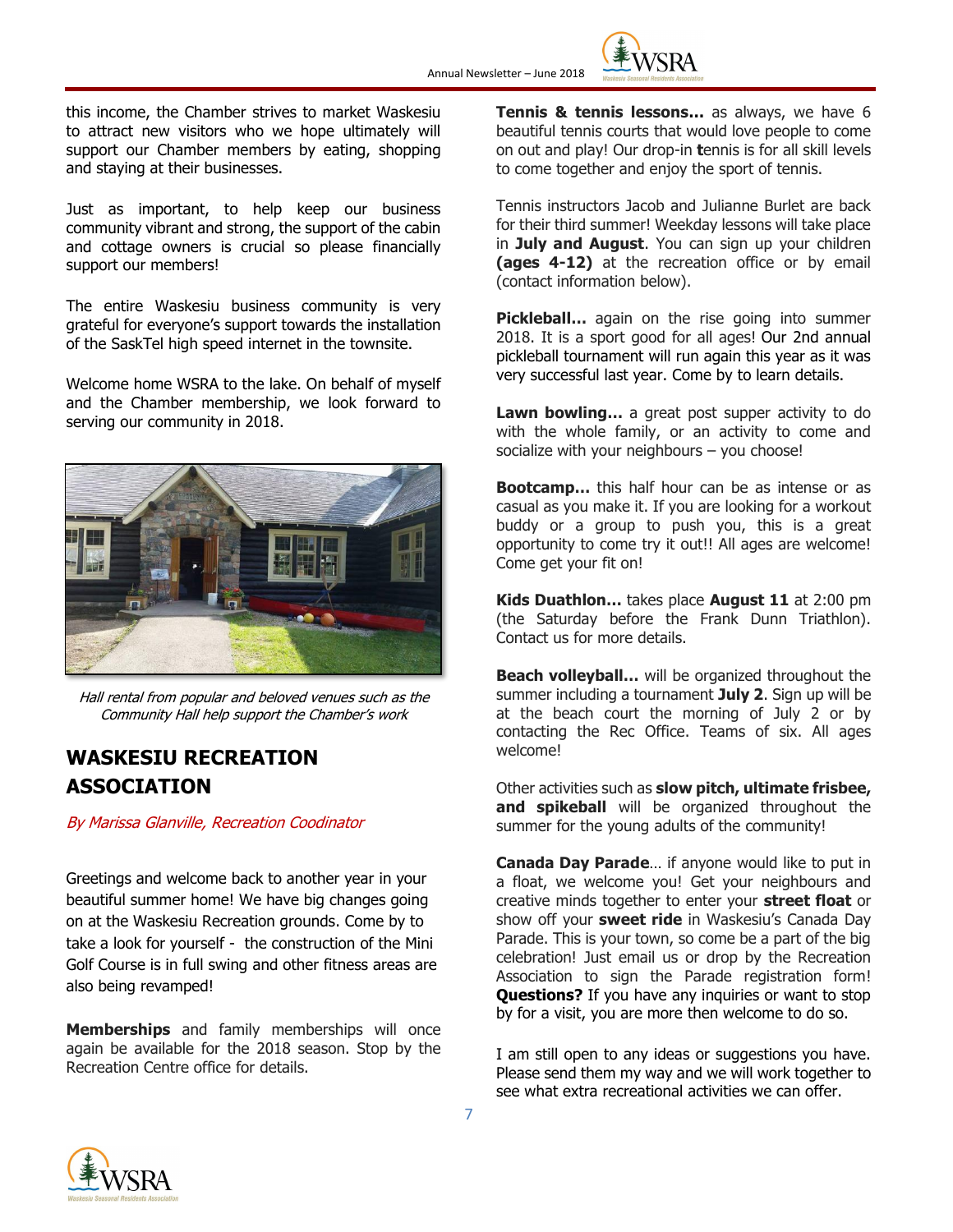

Hope to see everyone out and active this summer! Cheers to another beautiful summer!

Recreation office: [1-306-663-5410](tel:(306)%20663-5410) Instagram: waskesiurecreation Recreation Cell: [1-306-941-9725](tel:(306)%20941-7725) Snapchat: waskesiurec Or email: [waskesiurecreation@gmail.com](mailto:waskesiurecreation@gmail.com)



To refresh your memory, here is a quick summary of all the **activities** the WRA has planned!

#### **SKESIU RECREATION ASSOCIATION**

| Sun                                                       | Mon                                                                    | Tue                                                 | Wed                                                                      | Thur                                                    | Fri                                                                       |
|-----------------------------------------------------------|------------------------------------------------------------------------|-----------------------------------------------------|--------------------------------------------------------------------------|---------------------------------------------------------|---------------------------------------------------------------------------|
|                                                           | Tabata<br>Boot<br>camp<br>at<br>tennis<br>courts<br>8am-<br>8:30<br>am | Kids<br>Tennis<br>Lesson<br>9am -<br>10am           | Tabata<br>Boot<br>camp<br>at<br>tennis<br>courts<br>8 am -<br>8:30<br>am | <b>Kids</b><br><b>Tennis</b><br>Lesson<br>9am -<br>10am |                                                                           |
| Adult<br>Pickle<br>ball<br>Drop-<br>in<br>$6$ pm -<br>8pm | <b>Kids</b><br>Tennis<br>Lesson<br>9am -<br>10am                       | Adult<br>Pickle<br>ball<br>Drop-in<br>10am-<br>12pm | Kids<br>Tennis<br>Lesson<br>9am -<br>10am                                | Family<br>Pickle<br>ball<br>Drop-in<br>10am-<br>12pm    | <b>Kids</b><br>Basketball<br>Skills &<br><b>Drills</b><br>10 -10:30<br>am |
|                                                           |                                                                        | Lawn<br>Bowling<br>$6pm$ -<br>8pm                   | Tennis<br>Drop-in<br>10am-<br>12pm                                       | Lawn<br>Bowling<br>$6pm$ -<br>8pm                       |                                                                           |
|                                                           |                                                                        |                                                     | Kids<br>Dodge<br>ball<br>6pm-<br>7pm                                     |                                                         |                                                                           |



### **Introducing…. Little AL's Mini Golf** By Simone Kerby

We're proud as punch to reveal the new nature-themed mini golf course opening this summer! We've been waiting so long to bring this brand-new recreation activity to you and we have so many generous people to thank including our Lead Donor - the incredible Logue family.

Alan Vincent Hadley Logue was a natural athlete and loved activities and sports of every kind, including golf. Alan was well known for his love of people – sharing a laugh and bringing light to all those around him. He could be seen

puttering around Waskesiu in his van nicknamed 'Little Al' seeking out new adventure at every corner.

Alan's journey of 22 years took an unexpected turn when he was diagnosed in May 2011 with



Leukemia. Alan's courage and optimism never left him as he faced treatment and hospitalization, though his time in this life came to an end on February 10, 2012.

In honour of Alan's incredible spirit, his love of all physical activity, and his passion for people, we're proud to introduce "**Little AL's Mini Golf**" opening this summer. Many thanks to the Logue family for their generosity and dedication to the Waskesiu community.

Watch waskesiu.org for updates on the course opening date, and be sure to follow us on Facebook@WCC.WRA

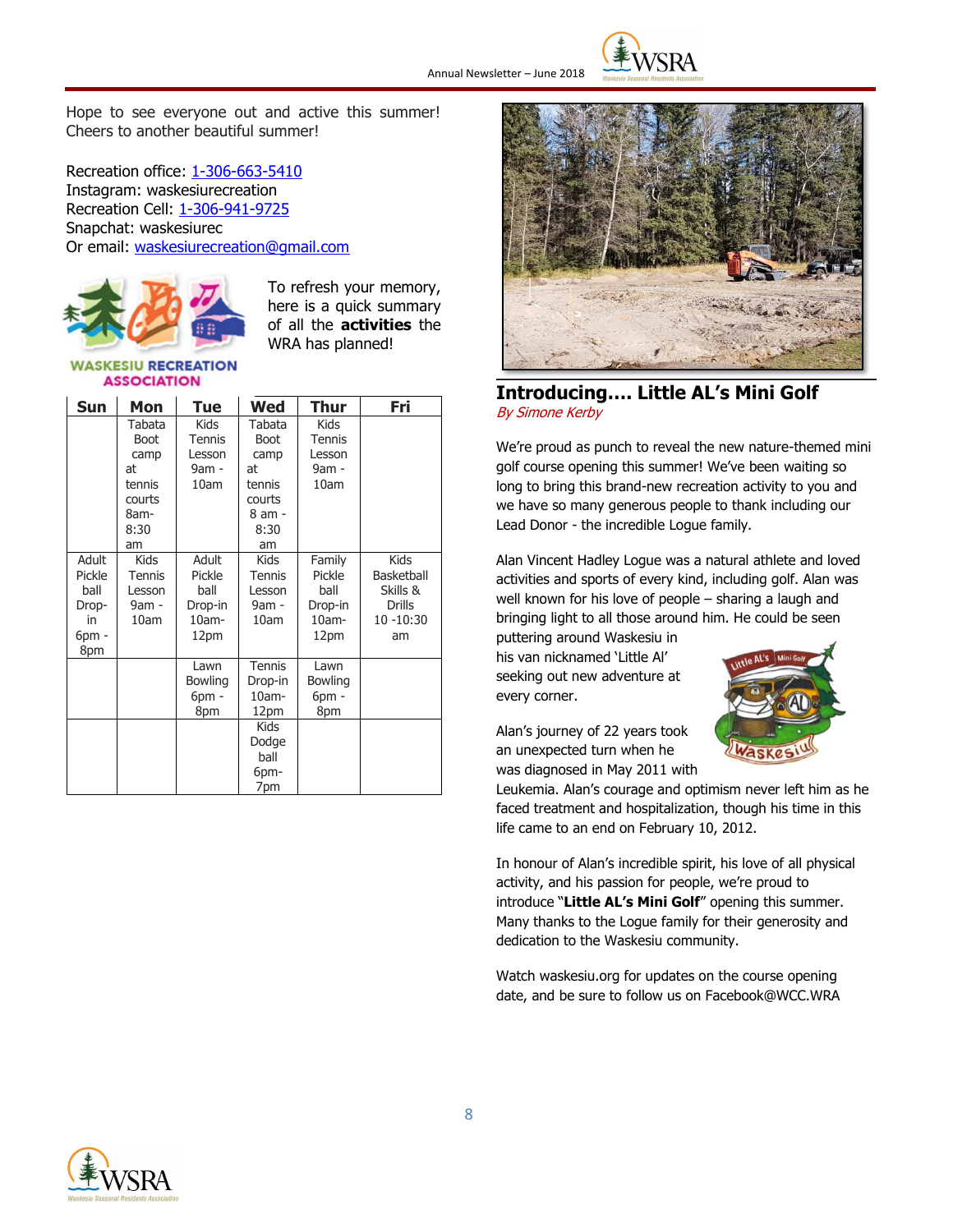

## **Waskesiu Heritage Museum**

Ninety years of memories

This year marks the 90th anniversary of the opening of Prince Albert National Park. This milestone fits the role of the Waskesiu Heritage Museum in our community. Watch for our 1928 heritage banners and anniversary themed kayak raffle this summer!

The Museum works hard to preserve the human history of our area, especially the stories of the shack tent, cabin and cottage folks. We are serious about saving and telling these stories but have a lot of fun doing it. The Museum is operated by a volunteer board who raises funds and directs its activities. We have volunteers from 10-year old children to seniors of 90 years. We can match anyone with an appropriate task for an hour, a day, or even once during the summer. Our main fund raiser, the weekly bingo, needs many hands if you'd like to help. Or perhaps you'd rather flip pancakes or burgers. Maybe you are more comfortable with a paint brush, tool, or computer. We'd love your help and can accommodate your schedule and talents. Helping the Museum is a fun way to meet your summer neighbours and make new friends.

Email us at [info@waskesiuheritagemuseum.org,](mailto:info@waskesiuheritagemuseum.org) call Betty Falk at (306) 221- 5904 or just drop in at the Museum during opening hours. We'd like to meet you and count you as one of the team.

# **So… Just What Does the WSRA Do?**

The Waskesiu Seasonal Residents Association (WSRA) is a not for profit association. We work with Parks Canada, the Waskesiu Community Council and other organizations and officials within Prince Albert National Park (PANP) on matters that concern the cabin and cottage owners that are seasonal residents in the Waskesiu townsite.

Those matters include *the occupancy, use,* maintenance, leasing and improvement of cottages and cabins, and the areas in which they are located.

We also:

Promote understanding and co-operation between leaseholders and others using PANP,

- Work to protect and enhance the environment, infrastructure, and recreational and cultural facilities within the Waskesiu townsite, and
- Provide a forum to discuss and share information on matters of concern to leaseholders.

A volunteer Board of Directors that is elected or appointed looks after the business and affairs of the WSRA. (Current directors listed below.) Directors should be a mix of women and men that represent the cabin and cottage area as equally as possible.

Outstanding issues include cottage regulations, land rent, parking, marina trailer storage, townsite status, Park entrance limitations, and greenspaces in the 30' cabin area.

Our website is housed within Waskesiu.org, at [http://www.waskesiu.org/seasonal\\_residents.html.](http://www.waskesiu.org/seasonal_residents.html) Our email address is [WaskesiuSRV@gmail.com](mailto:WaskesiuSRV@gmail.com)

#### **Board of Directors**

Rob Phillips (President) Herb Pinder (Chair Sheila Gagne (Secretary) Kelly Prodanuk (Treasurer) Jennifer Wood Paul Pinder

#### **Committees**

Membership: Paul Pinder, Karen Woolley Nomination & Governance: Herb Pinder, Rob Phillips, Jennifer Wood

Cabin and Cottage Regulation Review and Lease Issues: Rob Phillips and Sheila Gagne (cabins) and Herb Pinder and Jennifer Wood (cottages) Communications: Sheila Gagne, Rob Phillips

#### **How to Keep in Touch**

Website:

http//waskesiu.org/seasonal\_residents.html

Email: WaskesiuSRA@gmail.com

**Calendar of Events**

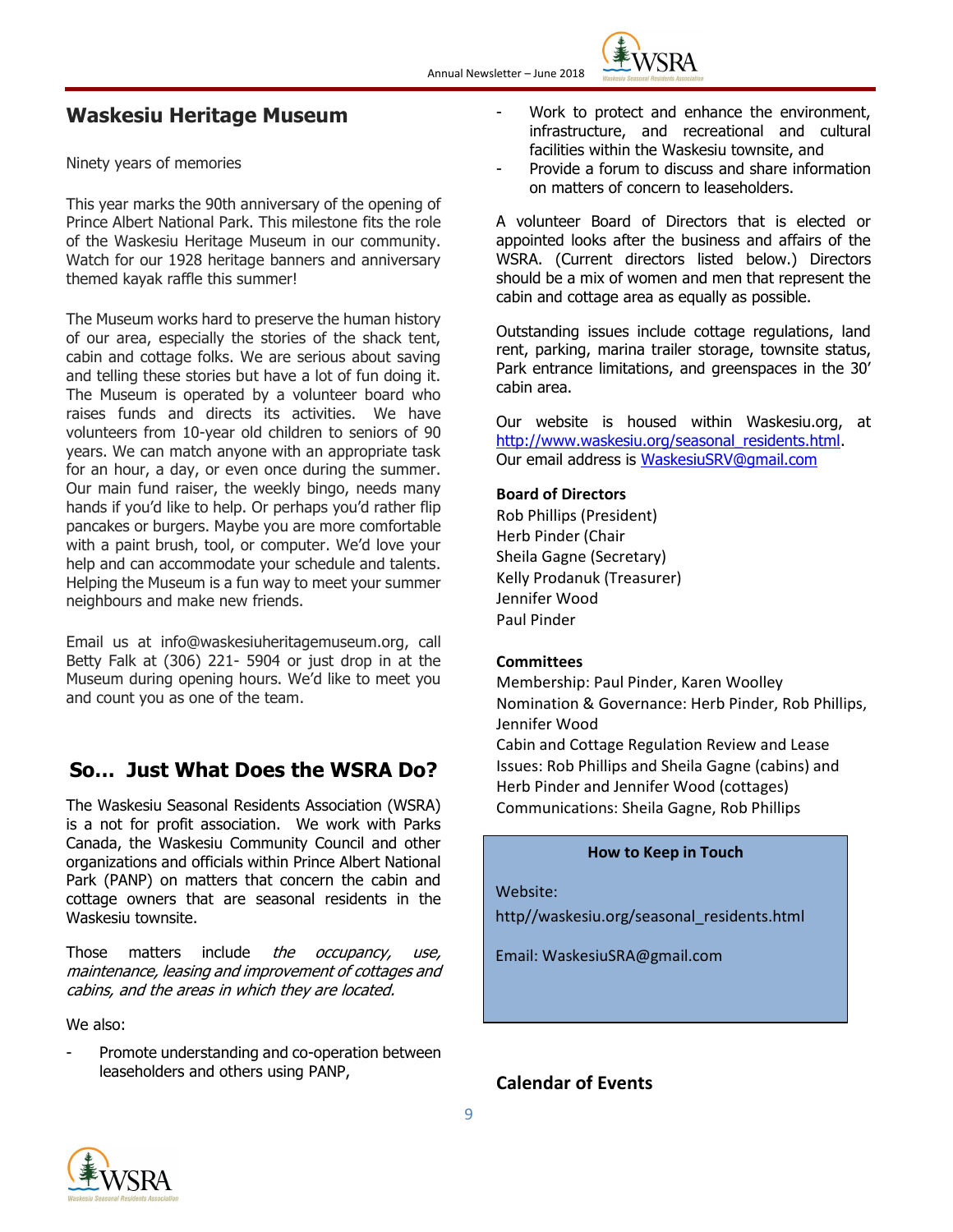

| <b>DATE</b>                           | <b>EVENT</b>                                                                                                                                                                                                                                      |
|---------------------------------------|---------------------------------------------------------------------------------------------------------------------------------------------------------------------------------------------------------------------------------------------------|
| July 1 to<br>Sept 1                   | Yoga in the Park (by disc golf) Tues, Thurs,<br>Sat - 10 am to 11:30 am - Hatha Flow.<br>Outter Limits Tues, Thurs - 8:15 - 9:15 am -<br><b>Gentle Flow</b>                                                                                       |
| July $2-$<br>20;<br>August 1<br>$-24$ | Fitness Classes: Mon, Wed, Fri - 7:30 am 30<br>min Tabata Bootcamp; 8:30 am 1 hour<br>Circuit Training; 10 am Gentle Stretch Class<br>for Seniors and those with limited mobility.<br>TRX to be announced. Check for posters at<br>the Rec Center |
| July $4-$<br>Aug 22                   | Community Bingo. Terrace Gardents. Doors<br>open 6:50 pm; Bingo 7:30 pm.                                                                                                                                                                          |
| July 7                                | Yard Sale at Heritage Museum. 9 am - 2 pm                                                                                                                                                                                                         |
| July 14                               | Sip and Chat Social Fundraiser for the<br><b>Waskesiu Foundation</b>                                                                                                                                                                              |
| July 28                               | Three Island Paddle and Music Festival                                                                                                                                                                                                            |
| July 29                               | <b>Waskesiu Community Council AGM Terrace</b><br>Gardens                                                                                                                                                                                          |
| Aug 4                                 | Murray Howe (son of Gordie Howe)<br>Presentation. Waskesiu Foundation                                                                                                                                                                             |
| Aug 5                                 | Murray Howe, author of "Nine Lessons I<br>Learned from my Father" book signing at<br>Heritage Museum                                                                                                                                              |
| Aug 5                                 | WSRA AGM Community Hall 10 am                                                                                                                                                                                                                     |
| Aug 5                                 | WSRA Grey Owl Howl, 7 pm Community<br>Hall                                                                                                                                                                                                        |
| Aug 11                                | Heritage Day at the Museum                                                                                                                                                                                                                        |
| Aug 11                                | Ultimate Treasure Hunt Terrace Gardens<br>Waskesiu Lakeside Music Festival                                                                                                                                                                        |
| Aug 25                                | Waskesiu Lakeside Music Festival                                                                                                                                                                                                                  |
| Sept 7-8                              | Reel Rave Waskesiu Film Festival                                                                                                                                                                                                                  |
| Sept 22                               | <b>Outter Limits Fun Run</b>                                                                                                                                                                                                                      |